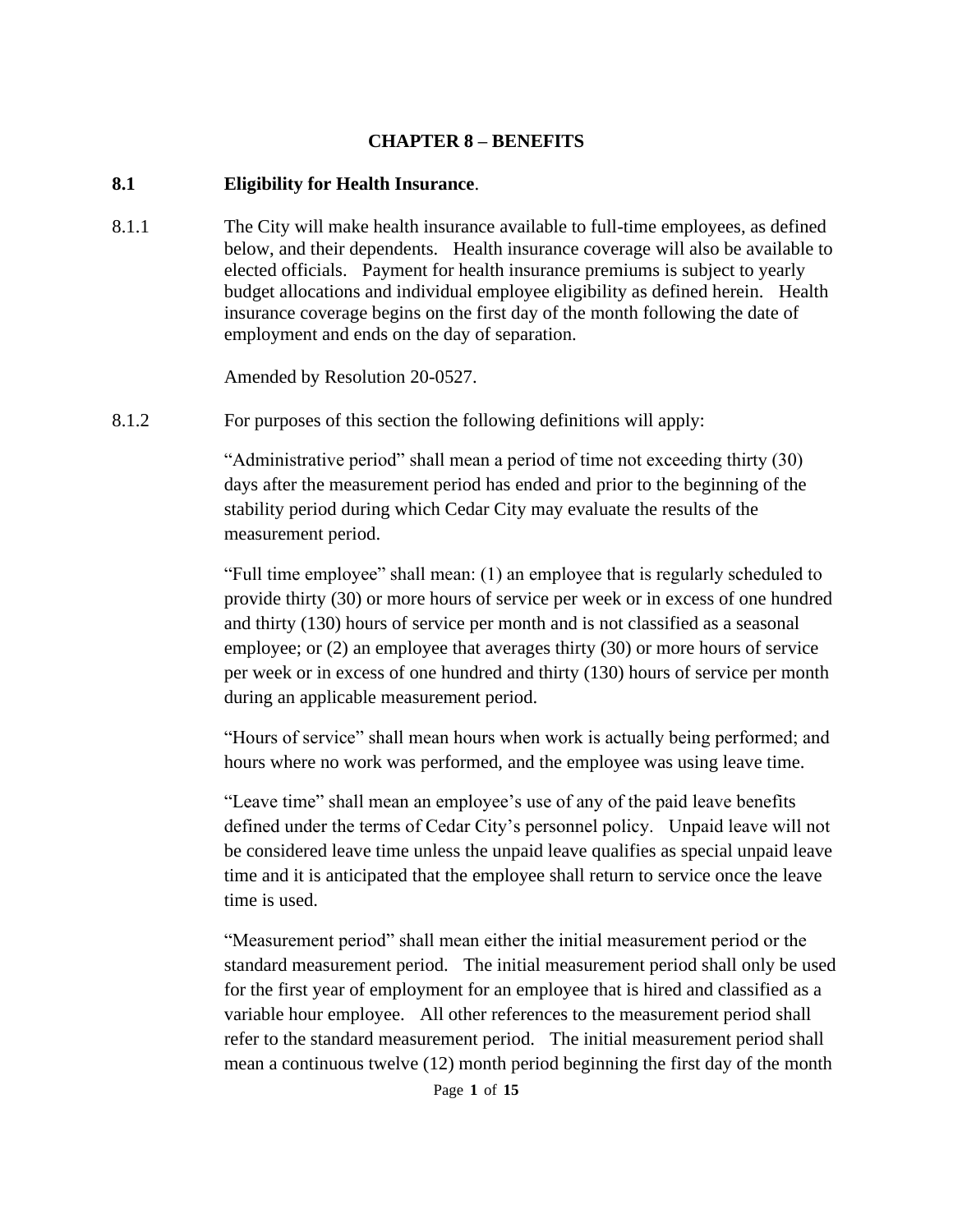following the employee's date of hire. The standard measurement period shall mean the same twelve month period that is designated by law as the City's fiscal year.

"Non-service" shall mean a period of time when an individual is not employed by Cedar City. Non-service is different than leave time in that during leave time there is a mutual expectation that the employee is still employed by Cedar City. During non-service time there has been an event that has terminated the mutual expectation of continued employment. Examples of such events include, but are not limited to, retirement, termination of employment, layoff, quitting.

"Part time employee" shall mean an employee that provides twenty eight (28) hours of service per week or less.

"Seasonal employee" shall mean an employee that is employed for a maximum of twenty six (26) weeks during a twelve (12) month period. For purposes of considering provision of health care benefits there is not a limit on the number of hours of service per week a seasonal employee may provide. Seasonal employees shall not qualify for health care benefits paid by Cedar City. All provisions of the Fair Labor Standards Act, and other applicable state and federal law are not impacted by this definition of seasonal employee.

"Special unpaid leave" shall mean unpaid leave taken by the employee pursuant to the Family and Medical Leave Act, the Uniform Services Employment and Re-employment Rights Act, and unpaid leave for jury duty.

"Stability period" shall mean a period of time equal in length to the immediately preceding measurement period during which if the employee continues to work for Cedar City, and it was determined based on the measurement period that they qualify for health care benefits, then the City in accordance with its practices and policy shall provide health care benefits.

"Variable hour employee" shall mean an employee that is not a full time employee, part time employee, or seasonal employee; and that by designation or practice works variable hours. Employees that were originally designated as part time or seasonal and that work more hours than originally planned may be reclassified as variable hour employees. Variable hour employees shall have their hours of service measured by the measurement period and if they qualify for health care benefits receive health care benefits during the stability period.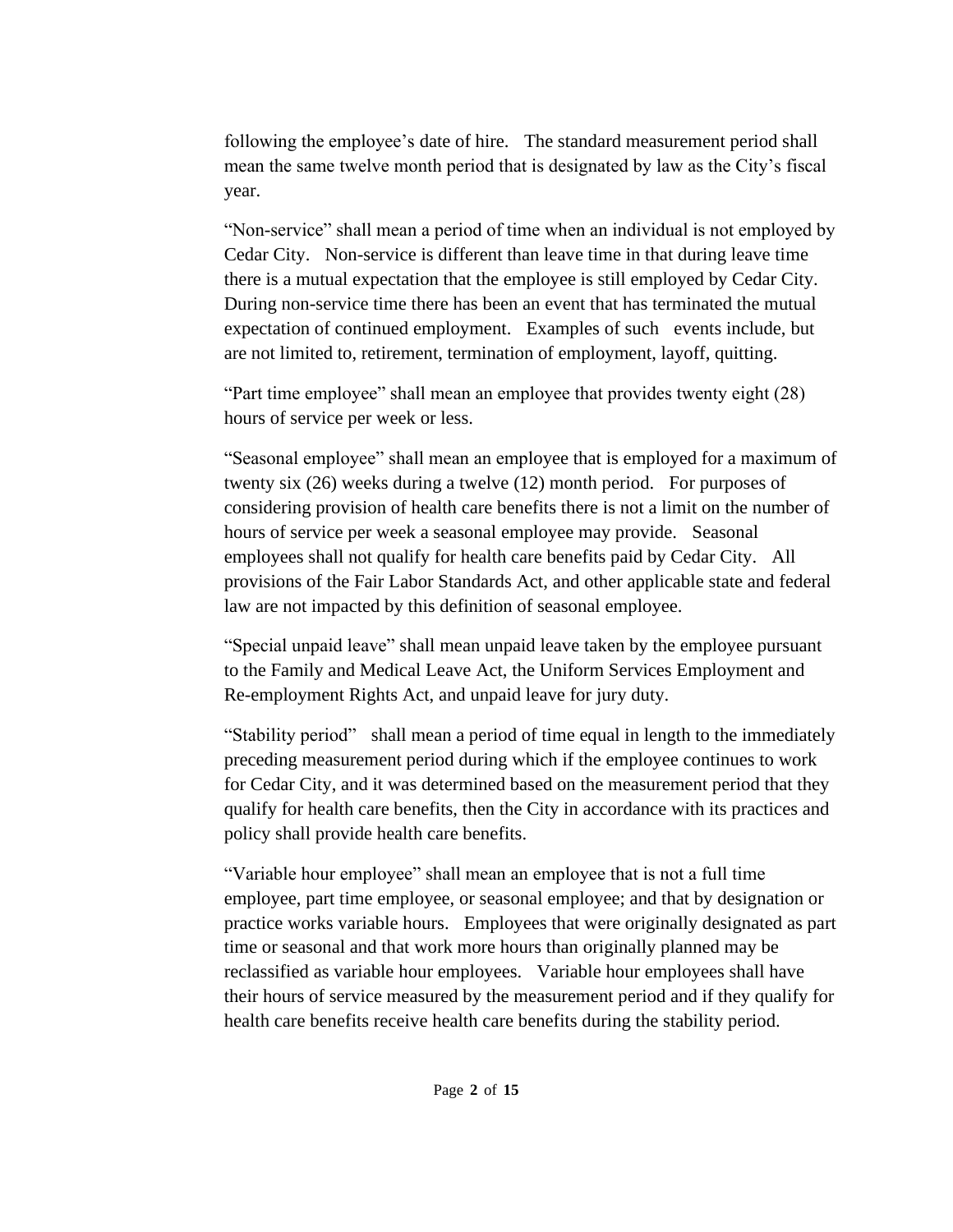8.1.3 Subject to yearly budget allocations and in compliance with all other provisions of State and Federal Law, Cedar City shall offer health insurance coverage and pay the health care insurance premiums for all full time employees. Also Cedar City shall offer health insurance coverage and pay the health care insurance premiums for all variable hour employees during the stability period as long as during the applicable measurement period the variable hour employee has provided an average of thirty (30) hours of service.

> The health care plan offered by the City shall, at a minimum, be of such a nature and contain such coverage as is required by State and Federal law. The City's payment of health care insurance premiums shall, at a minimum, comply with the provisions of State and Federal law.

- 8.1.4 The City will not will not pay the health care insurance premiums for: (1) part time employees; (2) seasonal employees; and (3) variable hour employees that average less than thirty (30) hours of service per week or one hundred and thirty (130) hours of service per month during the applicable measurement period.
- 8.1.5 For employees other than variable hour employees, when determining the hours of service an employee provides to the City the City shall use the actual hours of service provided by the employee.

For employees that are either pre-determined to be variable hour employees or that become variable hour employees during the course of their employment the number of hours of service provided to the City shall be determined by using the actual hours of service provided during the measurement period.

In determining the number of service hours provided by variable hour employees during the measurement period the City shall average the hours of service per week during the measurement period excluding the special unpaid leave period. If the average number of hours of service equal or exceed thirty hours, then the City will provide health insurance and pay the associated premiums during the stability period.

8.1.6 If the City hires an employee that has previously provided hours of service to the City these employees shall be classified as either newly hired employees or as a continuing employee. An employee that is re-hired after twenty six (26) consecutive weeks or more of not working for the City is considered a newly hired employee. An employee that is re-hired after less than twenty six (26) consecutive weeks is considered a continuing employee.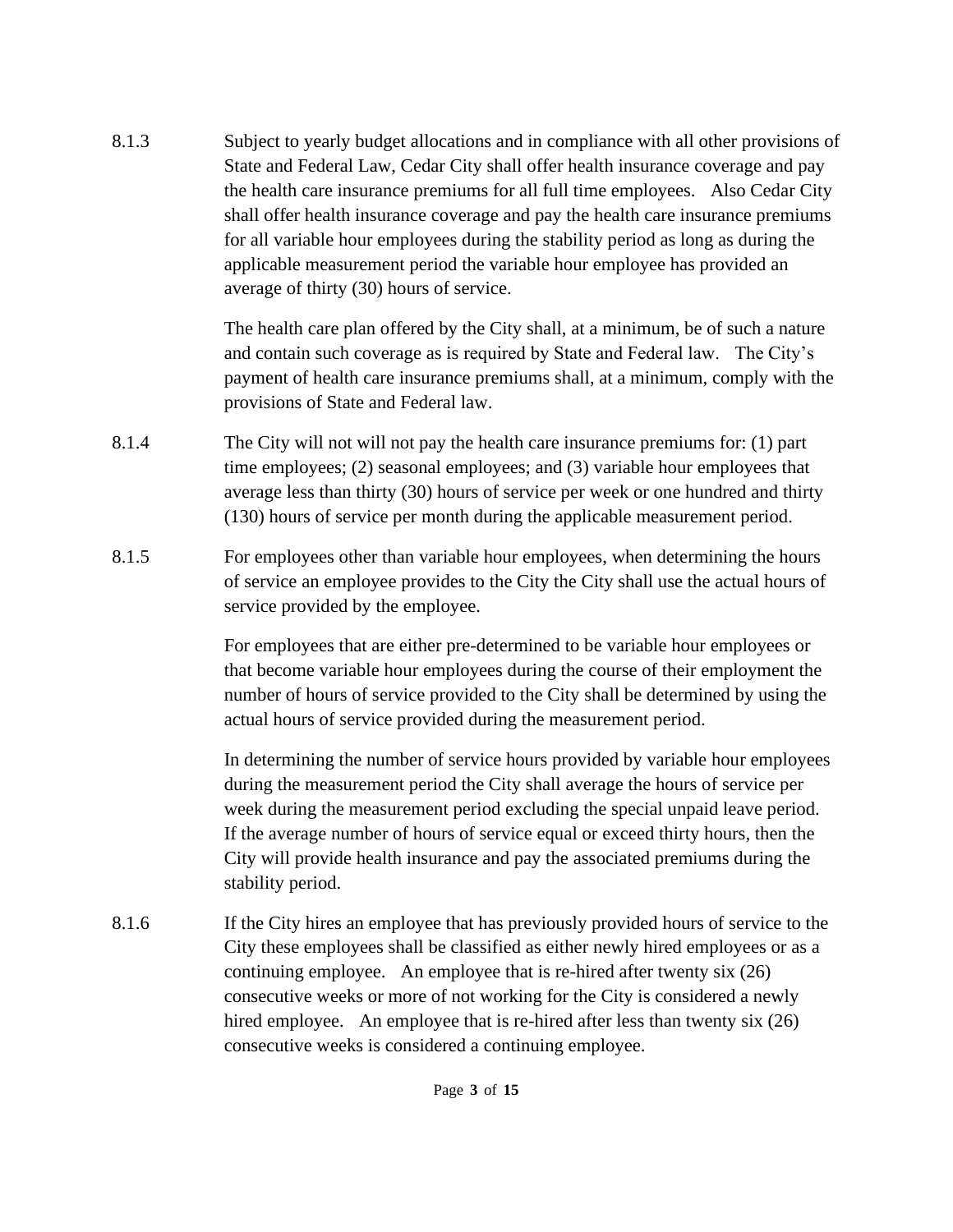Newly hired employees shall not receive credit for hours of service previously worked for the City.

Continuing employees shall receive credit toward the applicable measurement period for hours of service both prior to the break in employment and after the break in employment.

### **8.2 Health Insurance Coverage**.

8.2.1 In compliance with State and Federal Law, the City shall determine during its annual budget process the percentage of health care premiums it will pay for employees and dependents. Elected officials will pay the entire premium for health coverage. Employees may elect to opt out of the City's health insurance plan as long as they can provide proof that they are insured by another policy and they opt out in compliance with the policies established by the City's health insurance provider.

## **8.3 COBRA.**

8.3.1 Cedar City Corporation complies with the Health Insurance Coverage Act (1985) of the Comprehensive Omnibus Budget Reconciliation Account (COBRA).

## **8.4 Employee Retirement System.**

8.4.1 The City participates in the Utah Retirement System (URS). The City pays the contribution amounts as determined by the URS. The URS provides a number of benefits to the employee, including an employee contribution 401(k) option. Because of complexities of the plan, employees should refer to the informational handbook regarding any questions concerning the plan.

## **8.5 Social Security (FICA).**

8.5.1 All paid employees of the City contribute to the Social Security program as administered by the Federal Government. Social Security is a system of retirement benefits based on equal employer and employee contributions to public insurance reserves.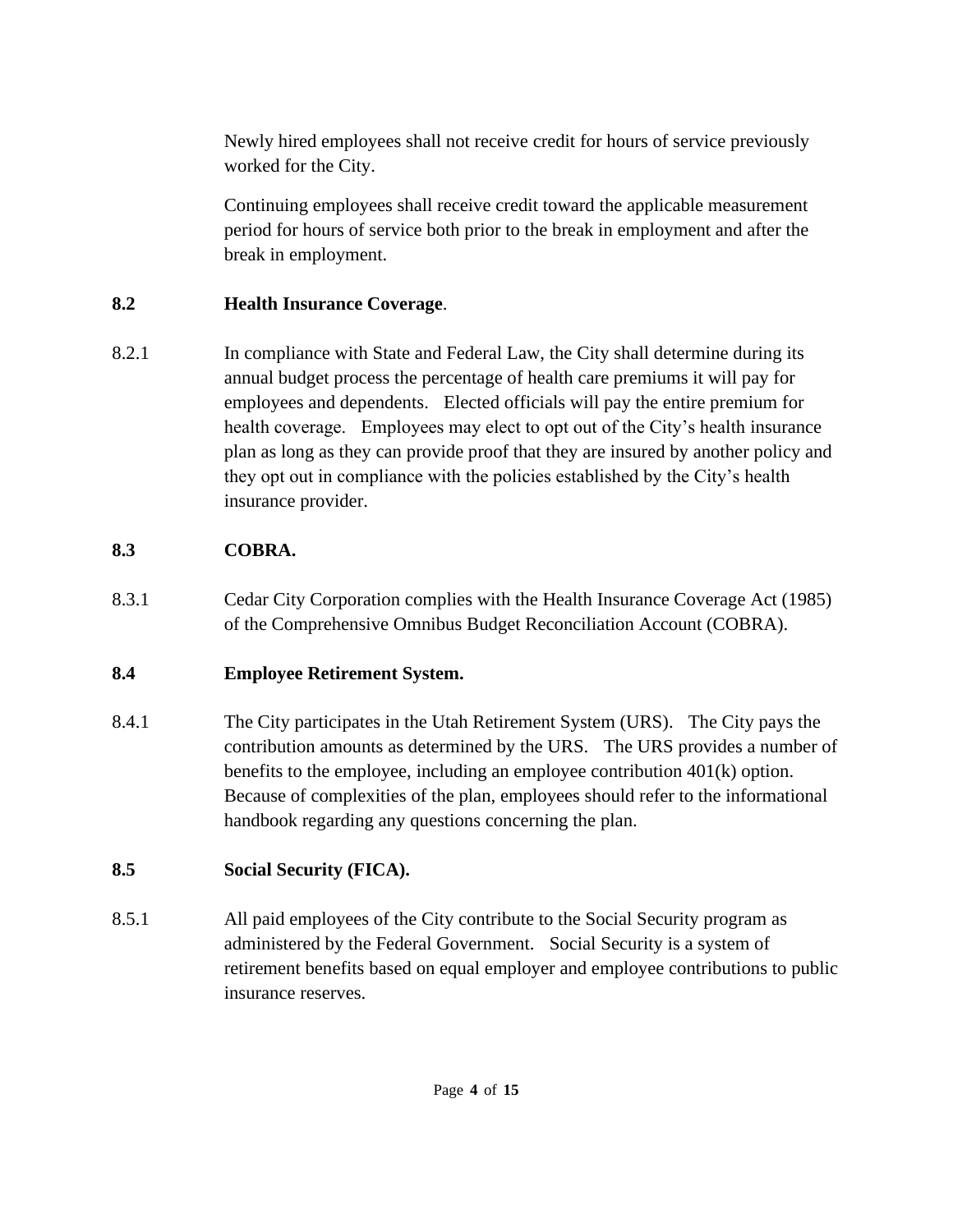#### **8.6 Workers Compensation.**

- 8.6.1 Cedar City Corporation operates under the provisions of the State of Utah Workers' Compensation Act which provides that, "any employee injured, or the dependents of any employee, killed during the course of his/her duty shall receive compensation for loss sustained on account of such injury or death, and for medical, nurse and hospital services, medicines and funeral expenses...."
- 8.6.2 The size of the awards and the conditions connected with these claims are contained in the State Laws covering Worker's Compensation. Any injury occurring on the job must be reported to the Department Head immediately and forms prescribed by the State Industrial Commission must be completed and submitted to the Human Resources Specialist within three (3) days of injury.
- 8.6.3 See Section 8.9 governing benefits used in conjunction with sick leave.

### **8.7 Long Term Disability**.

8.7.1 The City through the Utah Retirement System (URS), provides long term disability to employees who are disabled ninety (90) days or more. All cases are reviewed and determined by URS**.**

### **8.8 Holidays.**

8.8.1 The following days have been designated by the City to be paid holidays:

| New Years Day          | January 1 <sup>st</sup>              |
|------------------------|--------------------------------------|
| Civil Rights Day       | 3 <sup>rd</sup> Monday in January    |
| Presidents' Day        | 3 <sup>rd</sup> Monday in February   |
| <b>Memorial Day</b>    | Last Monday in May                   |
| Juneteenth             | June $19th$                          |
| Independence Day       | July $4th$                           |
| Pioneer Day            | July 24 <sup>th</sup>                |
| Labor Day              | 1 <sup>st</sup> Monday in September  |
| <b>Veterans</b> Day    | November $11th$                      |
| Thanksgiving Day       | 4 <sup>th</sup> Thursday in November |
| Thanksgiving Day-after | 4 <sup>th</sup> Friday in November   |
| Christmas Day          | December 25 <sup>th</sup>            |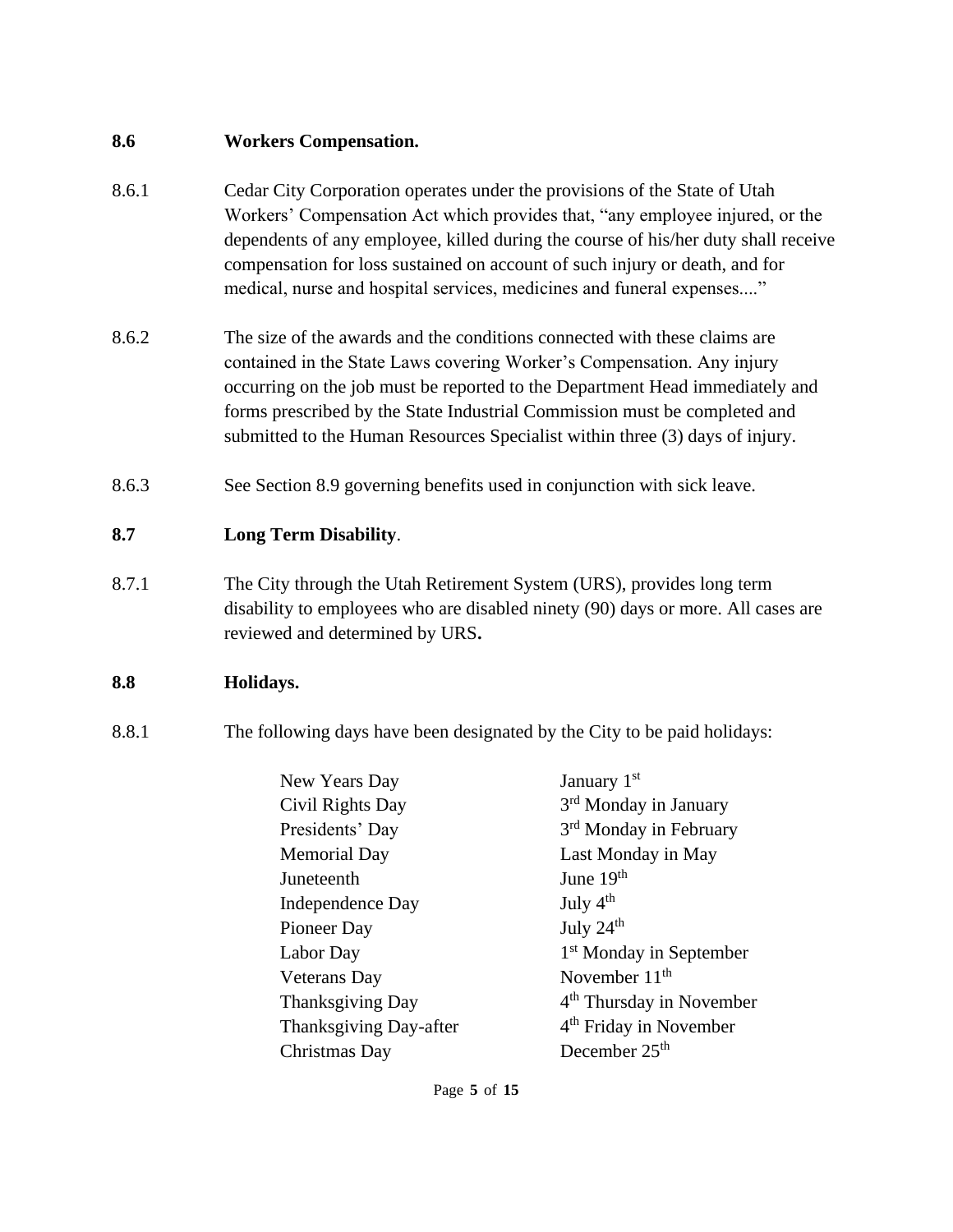When a holiday falls on a Saturday, it shall be observed on the preceding work day. When it falls on a Sunday, it shall be observed on the following work day.

Amended by Cedar City Resolution No. 22-0622

### **8.9 Recreation Passes.**

8.9.1 Benefited full time employees their spouses and insurance eligible dependents, active volunteer fire fighters, and active volunteer in police Service (VIPS) entitled to an Aquatic Center pass, a golf course pass, and an open riding (Cross Hollow Event Center) pass. The City shall make available to a retired employee who has worked as a full-time employee for Cedar City at least ten (10) years the same passes for five years following their retirement date.

Amended by Cedar City Ordinance No. 0608-2016, 21-1208

8.9.2 Regular part-time, part-time, seasonal, & variable hour employees shall receive a 50% discount on a daily single admission to the Aquatic Center and Cross Hollow Event Center and green fees at the golf course. No discount shall extend to Regular part time, part time, seasonal, or variable hour employees if they are not currently working for Cedar City.

Enacted by Cedar City Ordinance No. 0608-2016

## **8.10 EMPLOYEE APPRECIATION PROGRAM**

## **8.10.1 Purpose:**

The purpose of this policy is to set forth procedures for the purchase and distribution of employee appreciation awards. Employee appreciation awards are set up to benefit employees that excel in their job duties and interaction with coworkers and the general public. This policy is established to 1) ensure the transparent use of public funds, 2) to ensure compliance with the City's tax withholding and reporting obligations, and 3) to maintain reasonable internal controls.

## **8.10.2 Responsibility:**

The responsibility for compliance of this policy rests with Employees, Department Heads, the Finance Department, and Human Resources.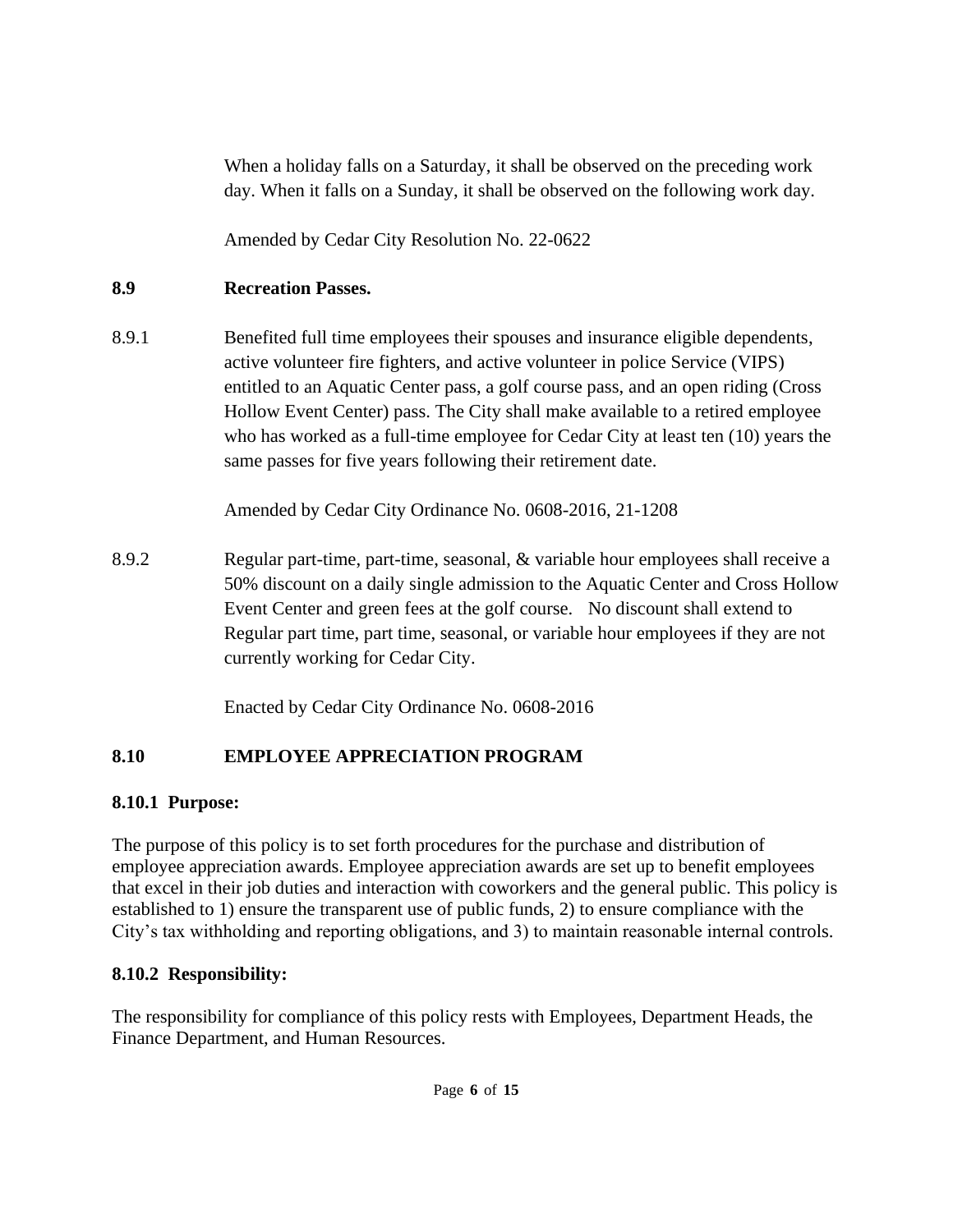### **8.10.3 Policy and Procedures:**

- 1. A Department Head may only use the Employee Appreciation line item in the department's budget to fund employee appreciation awards.
- 2. Cash and cash-equivalent awards are always taxable as wages.
- 3. Non-cash awards and prizes are taxable as wages, except as excluded by the IRS.
- 4. City awards and prizes are limited to:
	- a. at the Mayor's discretion, City offices may close early on Christmas Eve and New Year's Eve,
	- b. gift cards or gift certificates,
	- c. luncheons, summer party, golf,
	- d. job performance recognition awards,
	- e. paid time off when no back filling or overtime is required and the cost is covered by the departments existing budget,
	- f. one (1) floating day off to be determined by the Department Head when no back filling or overtime is required and the cost is covered by the departments existing budget,
	- g. length of service awards,
	- h. safety achievement awards, and
	- i. infrequent non-cash or cash equivalent awards limited to:
		- i. gifts for holidays or birthdays not to exceed \$25.00,
		- ii. plaques, or similar items for special occasions, not to exceed \$50.00,
		- iii. flowers for a birth, death, or serious medical condition, not to exceed \$100.00, or
		- iv. a retirement plaque or gift for employees with 20 or more years of service, not to exceed \$750.00, unless purchased by the employee at fair market value, the gift or a badge, firearm, helmet, or other memento is part of the gift value calculation.

## **8.10.4 Gift Cards to Employees:**

- 1. When gift cards are used as employee appreciation awards, the Gift Card Disbursement Log must be completed to properly record and track each gift.
- 2. Any gift card purchased with City funds and given to an employee will be considered taxable income to the employee and added to their W-2 during the calendar year the gift card was received. There is no minimum dollar amount for this rule. It is the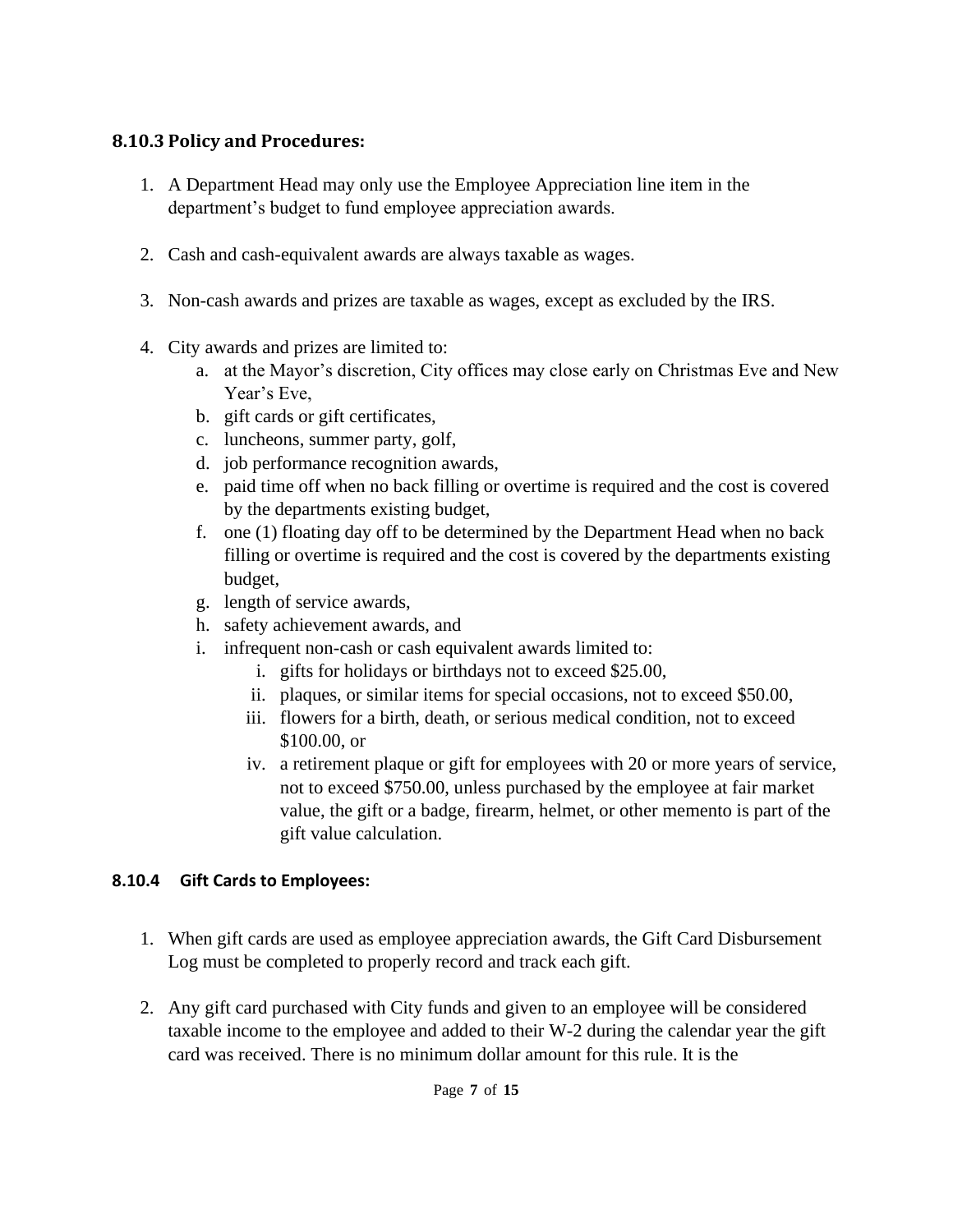responsibility of the person distributing the gift card to the employee to complete the Gift Card Disbursement Log and notify the Payroll Department in writing of any gift cards given to an employee.

- 3. Gift cards presented to non-employees for exemplary service may never exceed an accumulated annual amount determined by the IRS to be taxable and reportable income. This amount is currently set by the IRS at \$600. The City will track all compensation received by such individuals. It is the responsibility of the Department Head distributing the gift cards to complete the Gift Card Disbursement Log.
- 4. Gift cards may only be purchased via P-card or Purchase Order Request through Accounts Payable. The receipt must be attached to the purchase transaction for P-card purchases.
- 5. The Department Head awarding the gift card will be responsible for filling out a Gift Card Disbursement Log. The log is required to record the disbursement of all gift cards purchased. The Gift Card Disbursement Log will require the Department Head to collect the following information from the gift card recipient:
	- a. name,
	- b. recipient Status (Employee, Non-Employee, other),
	- c. amount of gift card awarded, and
	- d. recipient signature.
- 6. The department will need to be able to reconcile all gift cards purchased with the Gift Card Disbursement Log. The individual filling out the log should sign at the bottom. At the end of each month, an electronic copy must be sent to the City Treasurer for reconciliation.
- 7. Gift cards must always be kept under lock and key to ensure proper physical security and to protect from theft and loss. Access to the gift cards and keys to lock the areas should be limited to the Department Head for safekeeping of the gift cards. Any inventory of gift cards on hand and accompanying records will be subject to unannounced spot audits.

Added by Cedar City Resolution #21-0714-2

### **8.11 Annual Leave.**

8.11.1 Benefited full-time employees will be eligible to accrue leave contingent on either working or utilizing accrued leave for the entire bi-weekly pay period or will be prorated based upon hours of service. Employee's supplementing workers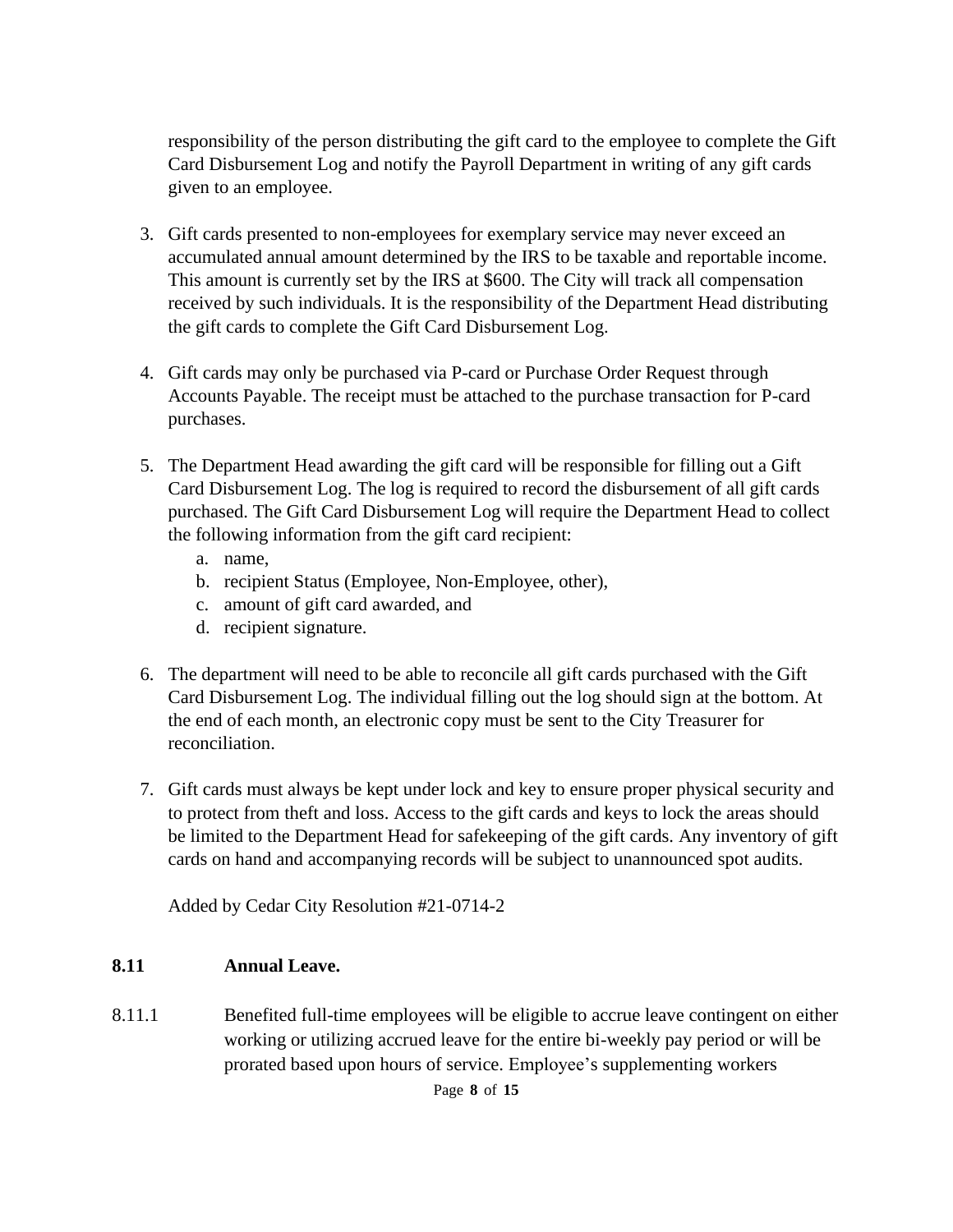compensation pay will still be eligible for full bi-weekly leave accruals. City paid holidays, bereavement leave, required jury duty, and military service leave will be considered working time. Leave is not earned in pay periods during which unpaid leave, long term disability leave, or workers compensation are taken. Annual leave is accrued upon the following schedule:

| <b>Service Time</b>  | Hours per Year                    |
|----------------------|-----------------------------------|
| Upon Hire            | 40 hours (will not be paid out if |
|                      | employee does not successfully    |
|                      | complete probation)               |
| 6 months thru 1 year | 88 hours                          |
| 1 thru 5 years       | 128 hours                         |
| $6$ thru $10$        | 152 hours                         |
| 11 plus years        | 176 hours                         |

Amended by Ordinance 0909-15, 18-0214-2, 20-0527, and 21-1208.

8.11.3 As used in this section, "Service Time" shall mean the length of the employee's present employment with the city and does not include periods of previous employment with the City that were terminated voluntarily or involuntarily, except in cases of reduction in force.

Amended by Ordinance 0909-15

- 8.11.4 Annual Leave is intended to benefit the employee, and employees are encouraged to take annual leave in the year in which it is earned. An employee may "carry over" into the following calendar year the amount of annual leave that he/she earns in one year plus forty (40) hours. Any accumulated annual leave in excess of yearly earned plus forty (40) hours will be lost at the end of the calendar year.
- 8.11.5 Annual Leave will be scheduled with the Department Head so as to meet the operating requirements of the City and, insofar as possible, the preference of the employees.
- 8.11.6 An authorized City holiday shall not constitute a day of annual leave.
- 8.11.7 40 hours annual leave will be given upon hire. If an employee terminates employment for any reason within the first 6 months or does not successfully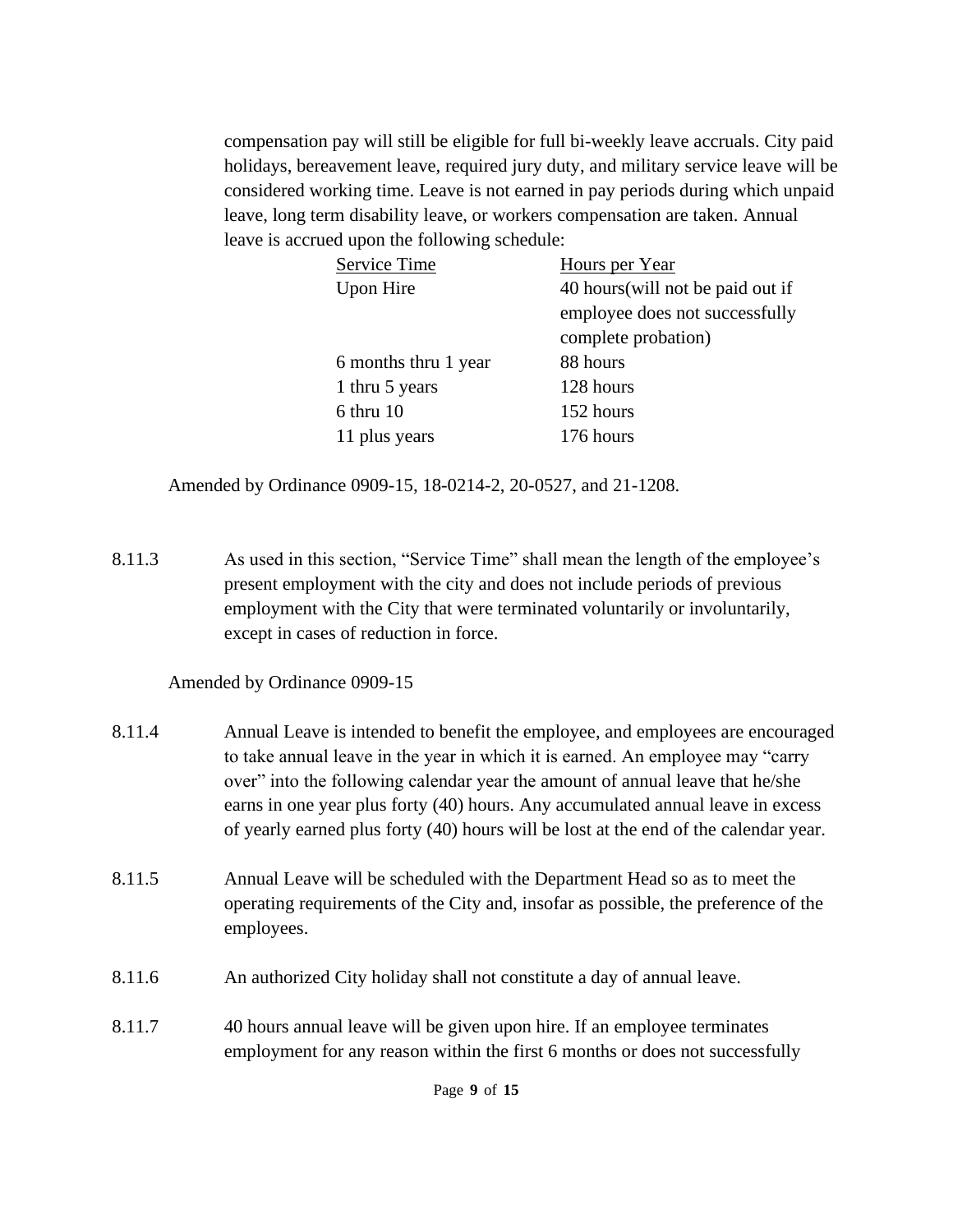complete probation any unused annual leave will not be paid out. Annual leave shall accrue from the date the employee completes probation at the appropriate number of hours per pay period.

Updated by resolution 17-0111-01, 21-1208

8.11.8 Annual leave may be taken in one-half (1/2) hour increments by non-exempt employees. Exempt employees shall take annual leave in 8 hour increments**.**

### **8.12 Sick Leave.**

8.12.1 48 hours sick leave will be given upon hire to all benefited employees and 63.57 hours for fire fighters working under section 7(k) of the FLSA as insurance against loss of income when the employee is unable to perform his/her work because of the illness or injury of the employee or for the emergency care of ill or injured spouse, child, parent or other dependents of the employee.

Amended by Ordinance 0909-15 and 21-1208

8.12.2 Leave shall accrue at the rate of 3.69 hours a pay period for regular-full time employees who successfully complete probation. Leave shall accrue at the rate of 4.89 hours a pay period for fire fighters working under section 7(k) of the FLSA. after successfully complete probation. Holidays which fall on a regular working day within a period when sick leave is being taken shall be credited as a holiday and not as a sick day.

Amended by Ordinance 0909-15, 18-0214-2, 21-1208.

8.12.3 Sick leave shall accrue bi-weekly for regular full-time employees and shall be available to eligible employees. An employee who is ill or injured and unable to attend work shall notify his/her supervisor prior to the work shift, or as soon as practicable.

Amended by Resolution 21-1208

8.12.4 Any application for sick leave to cover absence which exceeds three (3) successive working days may be required to be supported by a medical certificate. Abuse of sick leave privileges may be considered grounds for discipline.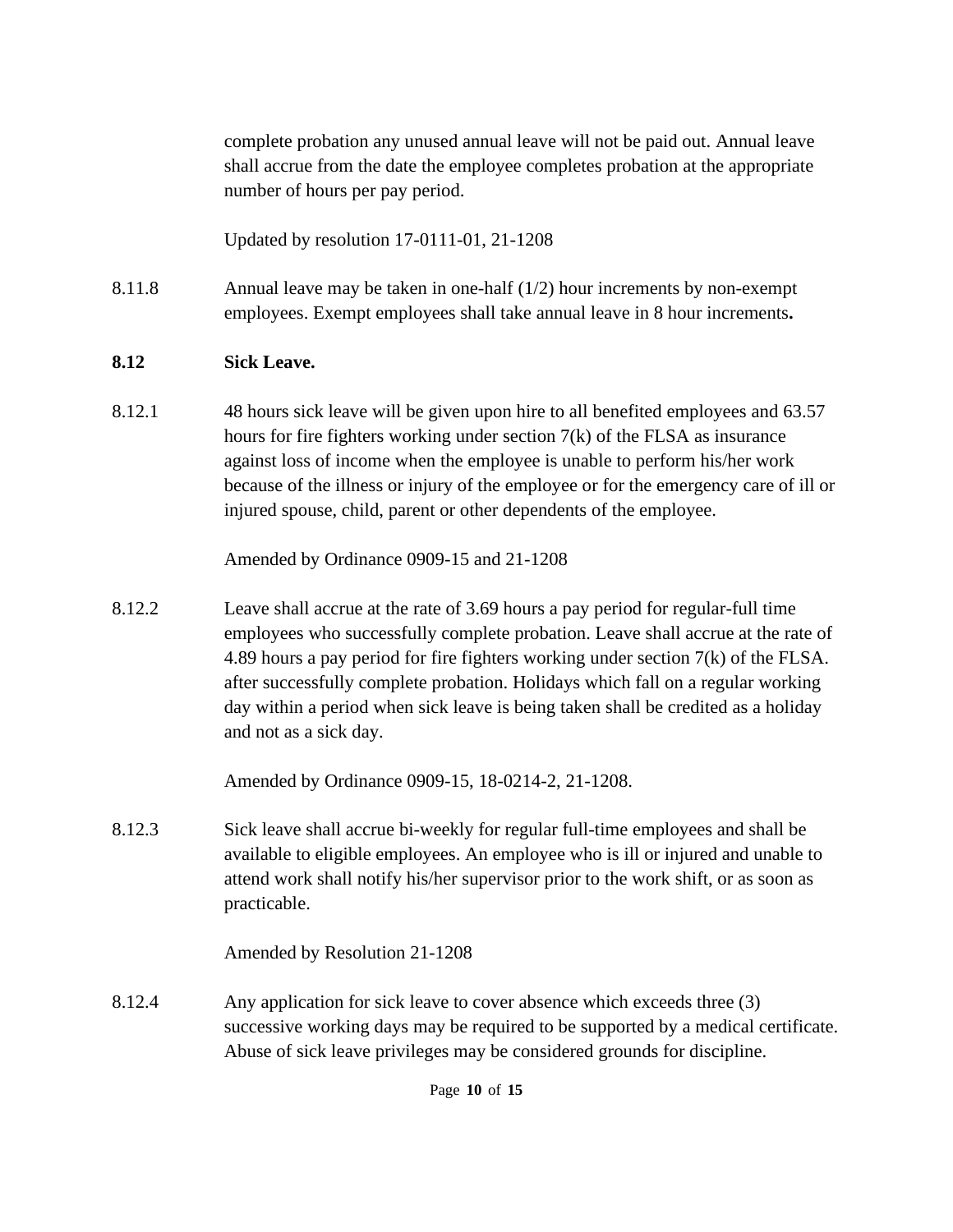- 8.12.5 If an employee is injured on the job and is receiving workers compensation benefits, sick leave may be used to supplement the workers compensation amount so that the salary will be the same as when working. After accumulated sick leave is exhausted, accumulated annual leave and compensatory time may be used by the employee similarly as explained above. If an employee's accumulated sick leave, annual leave, and compensatory time have been exhausted, and he/she is, for medical reasons, unable to return to duty, the City Council may review the circumstances and take whatever action the City Council deems advisable.
- 8.12.6 The City may grant up to full restoration of sick leave time to an employee who is injured in the performance of his/her duties as a result of an assault by another party with a dangerous weapon, a high-speed chase of a motorist or felon, while effecting an arrest of a combative or resistant subject or an assault under riot conditions. Claims for restoration shall be evaluated by the City Council after receiving recommendation from the City Manager.
- 8.12.7 The City may grant up to full restoration of sick leave to a regular full-time or regular part-time employee who is injured when he/she is acting in the performance of his/her duties and when there is no negligence on the part of the employee. Claims for restoration shall be evaluated by the City Council after receiving recommendation from the City Manager.
- 8.12.8 An employee who has been absent from duty because of injury must provide a certification of fitness from a physician before being allowed to return to duty.
- 8.12.9 There shall be no limit on sick leave accrual. Sick leave may be taken in one-half  $(\frac{1}{2})$  hour increments.
- 8.12.10 During the month of November each year, the payroll clerk shall calculate the sick leave used versus the sick leave earned during the previous twelve-month period for each regular fulltime employee who has accrued 480 hours and fire fighter working under section 7(k) of the FLSA who has accrued 636 hours of sick leave. Each employee may be paid twenty-five (25) percent of his/her unused sick leave for that period upon request of the employee. Remuneration shall be made in the first regular pay period in the month of December. The twenty-five (25) percent of the unused sick leave shall be deducted from the balance of the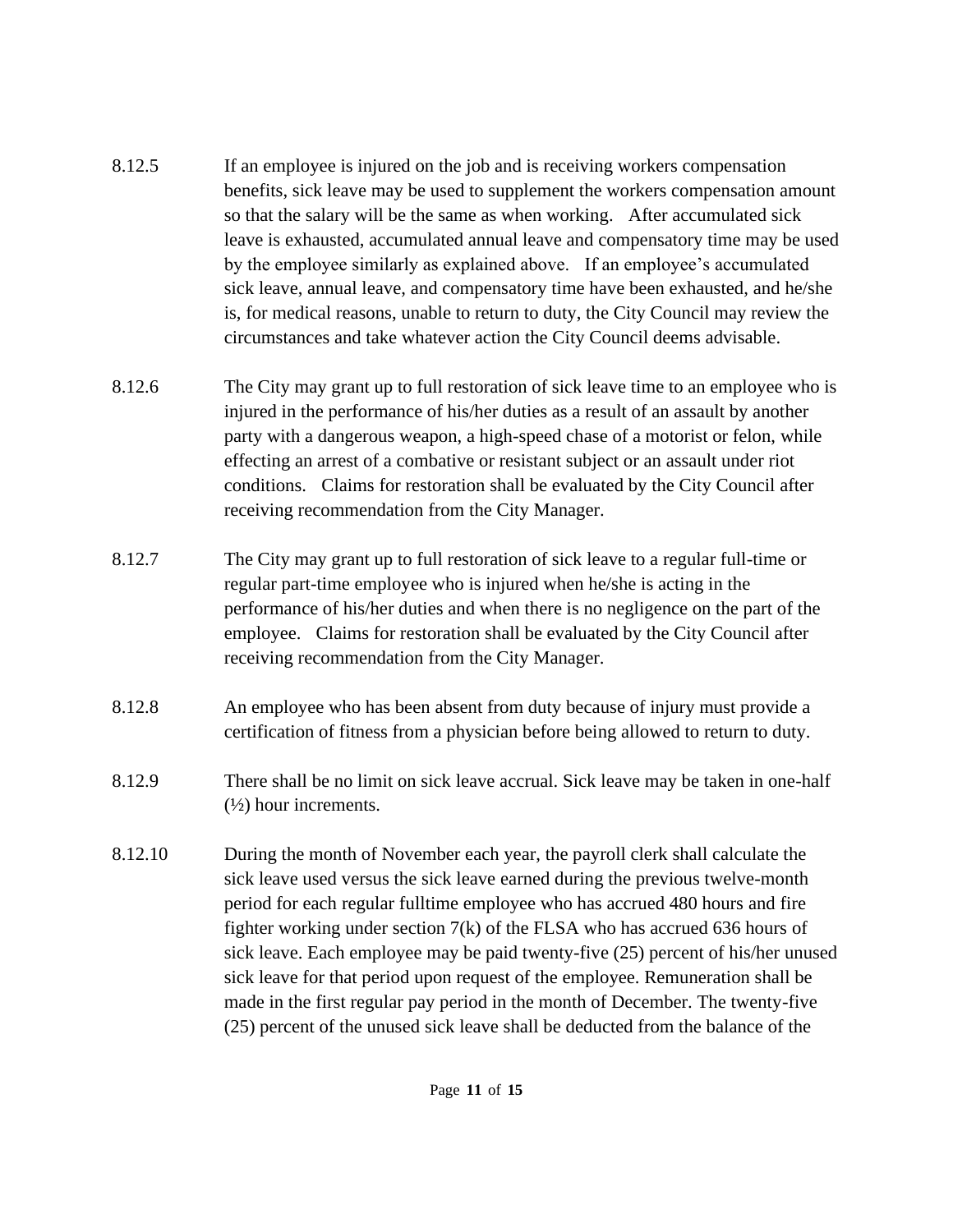employee's total accrued. Sick leave sold back shall be lost. There shall be no buy-back at termination from employment.

Amended by Cedar City Resolution No. 18-0214-2.

8.12.11 If an employee, due to long-term illness or injury, uses all accrued sick leave, the department head may authorize the employee to request a donation of sick leave from other city employees. The donation amount is eight (8) hours and is not counted as used sick leave for buy-back purposes. Each pay period the receiving employee must use all their accrued leave before being eligible to draw from the donation bank. If the receiving employee does not use the amount donated after one (1) year the entire remaining donated amount will be calculated and divided by the number of employees making the original donation. Each employee making the original donation shall have an equal amount of sick leave returned to them.

Amended by Cedar City Resolution No. 14-0827-1 and 22-0608.

# **8.13 Administrative Leave.**

8.13.1 Administrative leave may be used by the City in extraordinary circumstances only. It may be utilized in situations where it is deemed necessary to remove an employee from his/her duties due to potential health and/or safety risk to: (1) the employee; (2) the public; and/or (3) co-workers. Administrative leave may be utilized for definite periods of time only. Administrative leave shall be administered by the Department Head with concurrence of the City Manager and Mayor.

Amended by Cedar City Resolution No. 18-0214-2.

# **8.14 Emergency Leave.**

8.14.1 A benefited full-time employee may, upon the approval of the Department Head, be granted leave with pay to attend to the death of immediate family member. The amount of time granted will be governed by the individual circumstances, but will normally be 8 hours and shall not exceed 24 hours. For purposes of this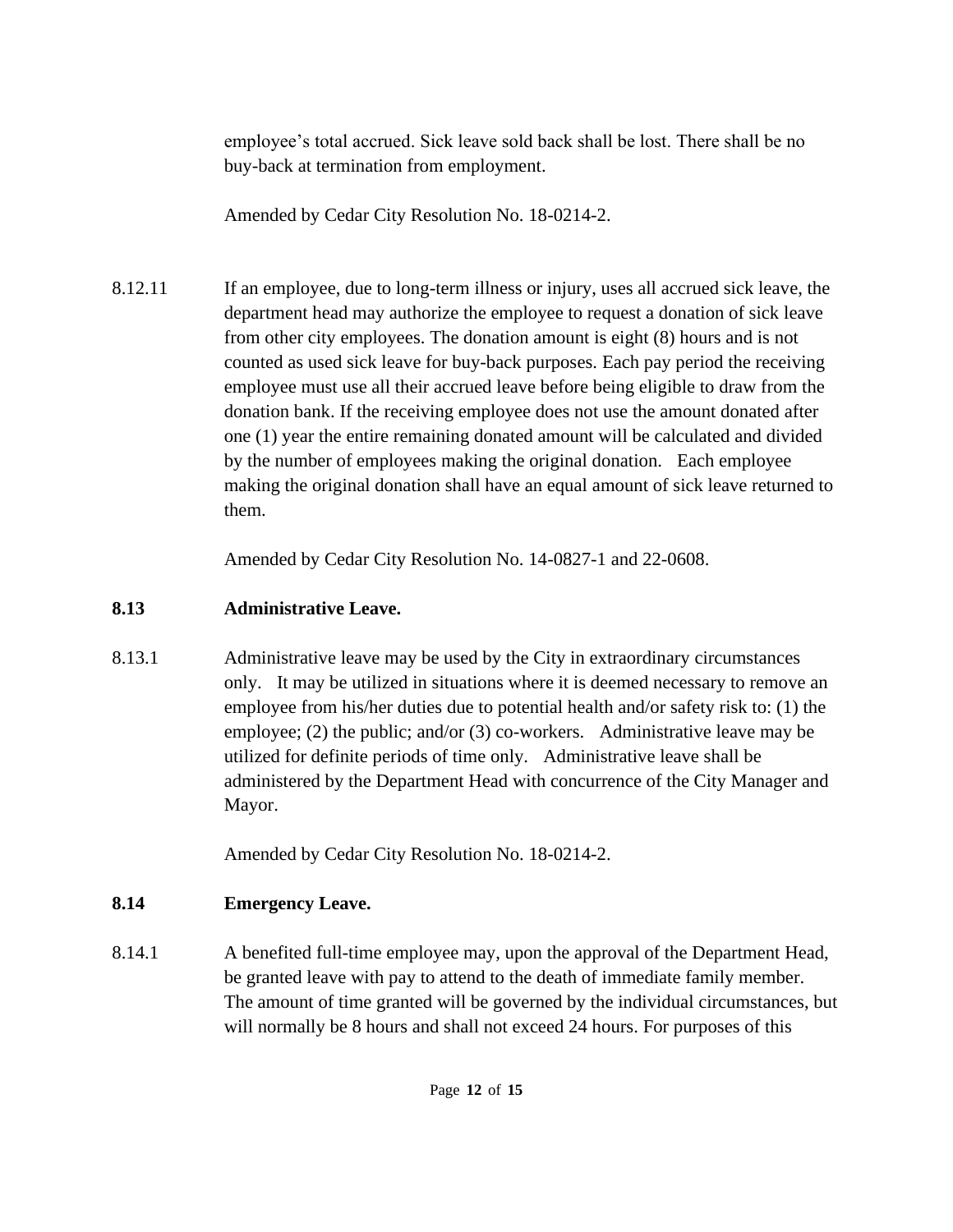section, immediate family members shall include parents, grandparents, spouse, children, grandchildren and siblings (including in-laws).

Amended by Cedar City Resolution No. 18-0214-2, 21-0714-2, 21-1208.

### **8.15 Jury and Court Leave.**

8.15.1 A regular employee who is summoned to serve on a jury, or required by subpoena to appear as a witness, shall be granted leave and entitled his/her regular pay and compensation. Time absent by reason of subpoena in private litigation or by some party other than the Federal Government, the State of Utah or a political subdivision thereof, to testify not in official capacity but as an individual, shall be taken as annual leave.

Amended by Cedar City Resolution No. 18-0214-2.

#### **8.16 Military Leave.**

- 8.16.1 It is the policy of Cedar City Corporation to comply with the Uniformed Services Employment and Reemployment Act of 1994 (USERRA).
- 8.16.2 A regular employee who is a member of the organized reserve of the United States armed forces, including the National Guard shall be granted leave with compensation for workdays lost while on active duty for the purpose of the annual encampment, field competitions or other required duties in connection with reserve training and instruction.

Paid military leave shall not exceed 80 hours in any one calendar year. An employee who is entitled to a leave of absence under this provision shall on receipt of their orders promptly provide a copy of the relevant non-restricted portion of such orders to their supervisor and Human Resources.

Amended by Cedar City Resolution No. 21-0825

### **8.17 Leave of Absence.**

8.17.1 A leave of absence without pay may be granted for a period not to exceed one (1) year to regular full-time employees because of illness, for educational purposes, that are mutually advantageous to the City and the employee; or and for other reasons deemed appropriate by the City. Such leave shall not be regarded as an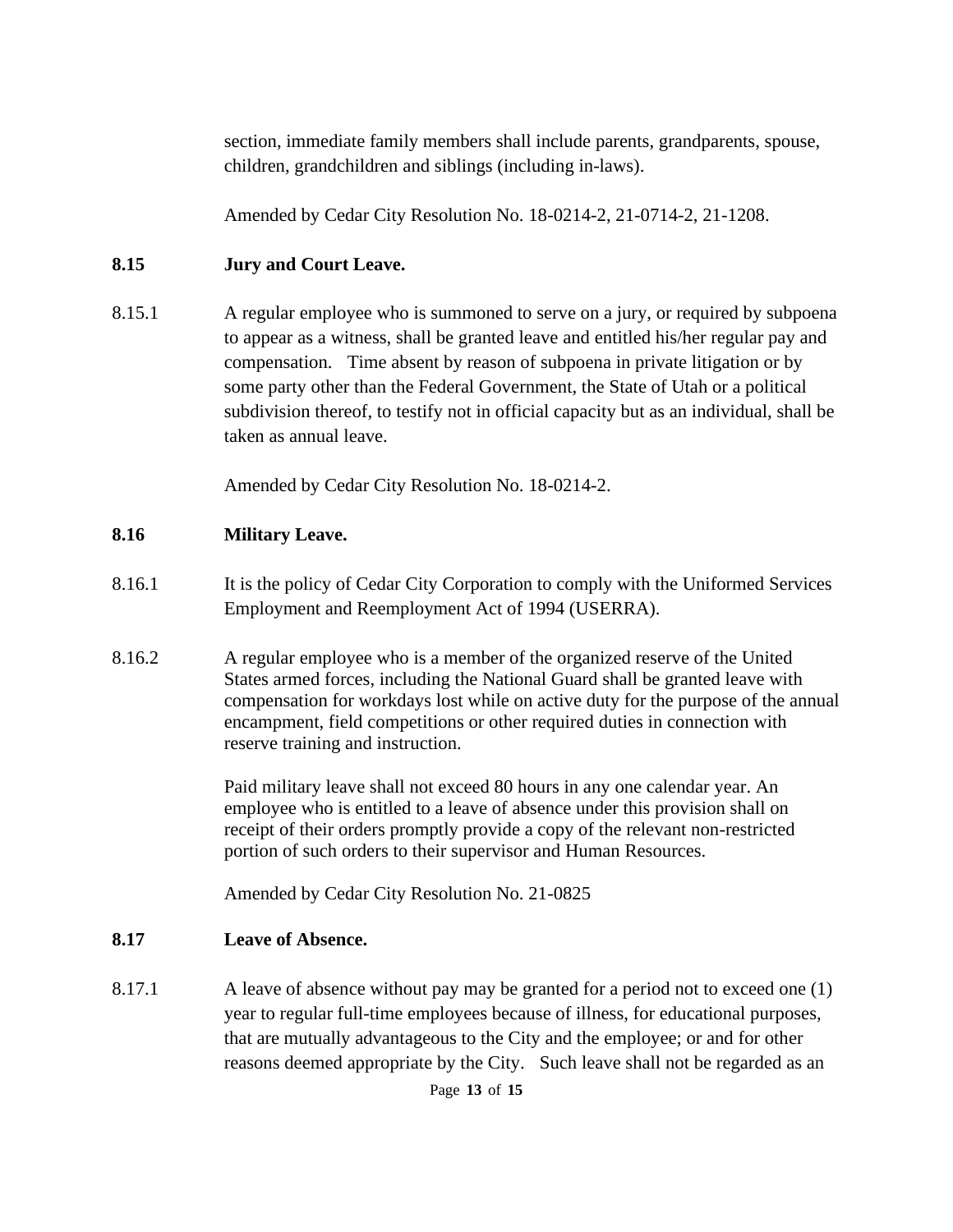acquired right by employees and shall be granted only when the City's service will not be adversely affected thereby. A request for leave shall be made in writing and, if approved by the City Manager and City Council, shall be placed in the employee's file. Leave granted to an employee who accepts regular or full-time employment outside the City's service shall be subject to the approval of the City Manager and City Council and shall be denied unless the request thereof is accompanied by satisfactory proof that such employment is temporary and that the experience gained thereby will be for the betterment of the City's service.

- 8.17.2 A leave of absence without pay granted to an employee may be terminated prior to the expiration date thereof with the consent of the City Manager and City Council. Failure of an employee to report for duty promptly at the expiration of his/her leave or violation of an agreement or understanding entered into by him/her relative thereto shall be just cause for discharge.
- 8.17.3 The City will not pay for City insurance coverage for an employee on a leave of absence. An employee who wants to retain his/her City insurance coverage while on a leave of absence will be required to pay the insurance premium.

### **8.18 Family and Medical Leave Act (FMLA).**

- 8.18.1 Regular full-time employees are entitled to 12 unpaid "work-weeks" of leave during any calendar year for one or more of the following conditions:
	- A. The birth or adoption of a child;
	- B. To care for a spouse, son, daughter, or parent with serious health condition; or
	- C. Because a serious health condition makes the employee unable to perform any of the essential functions of his or her job.
- 8.18.2 Said leave may be taken intermittently. The City may require an employee to use any accrued vacation as part of FMLA leave. Employees have a right under FMLA for up to 12 weeks of unpaid leave in a 12-month period calculated as a rolling 12-month period measured backward from the date of any FMLA leave